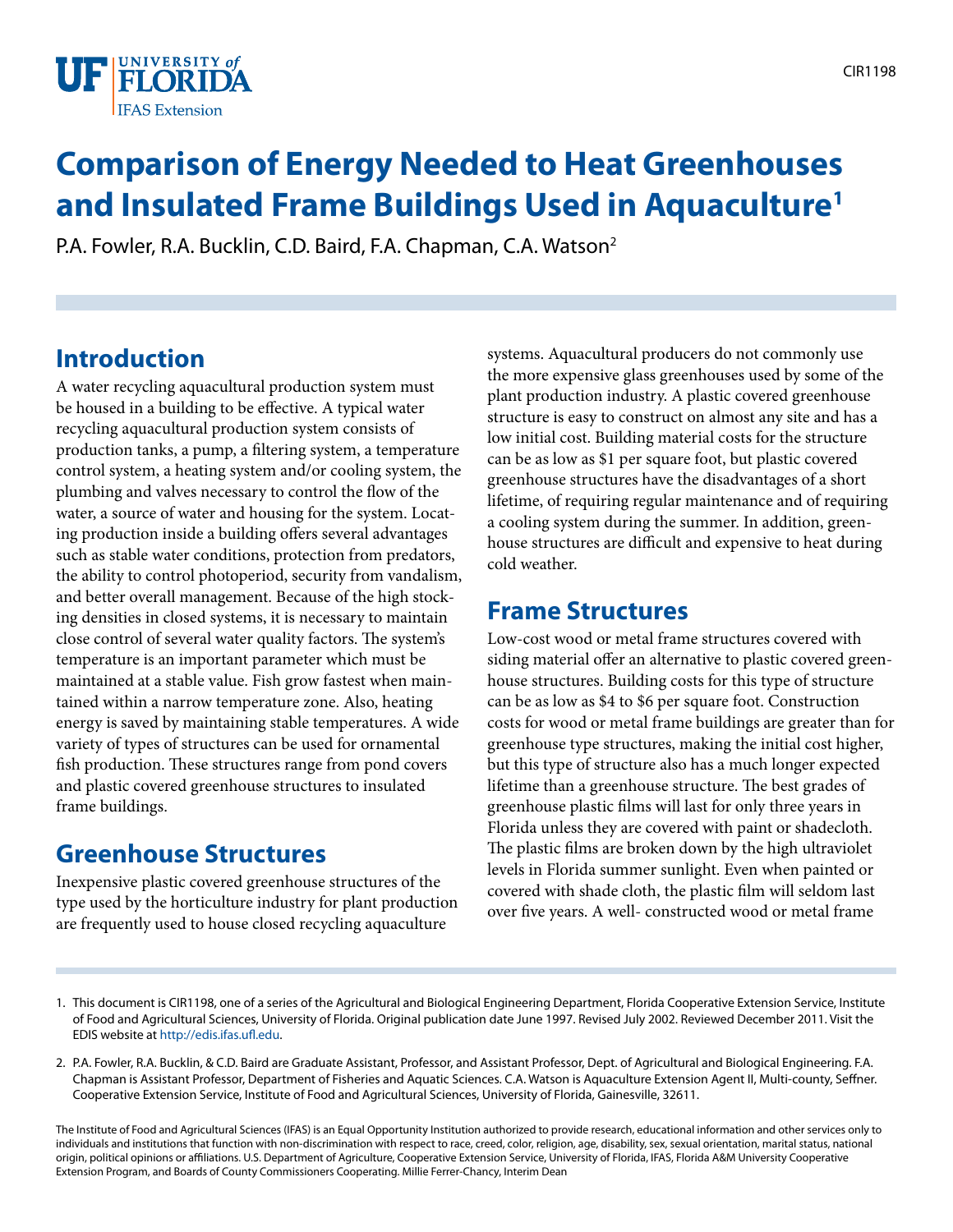building has an expected lifetime of over twenty years. The frames of these buildings can be covered with a variety of siding materials including metal and wood. Plastic sheet material can be used to cover frame buildings if it has been treated to resist ultraviolet degradation. Wood or metal frame buildings also are better suited to withstand the high wind loads that can be expected periodically in Florida. In addition, insulation is easy to install in frame structures. Insulated structures cost less to heat and are easier to keep at stable temperatures.

### **Comparison of Structures**

A greenhouse does offer more control over the environment than an open pond, but it offers less control than a frame building. Greenhouse structures are designed for plant production and compromise between providing an enclosure for the plants and letting in the maximum amount of light for plant production. The high light levels needed for plant production are not needed for ornamental fish production and may promote algae growth or cause overheating of the structure during the summer. An unventilated greenhouse in Florida will frequently reach temperatures well over 100°F during the summer, and in some cases temperatures rise as high as 130 to 140°F. Ventilation and cooling systems must be installed to keep water temperatures low and for workers to be able to function in this type of building during the summer. During winter conditions, a greenhouse structure does offer some protection from cold temperatures, but greenhouses are expensive to heat because of the low insulation value of their plastic walls.

A wood frame or metal building can be designed specifically to house an aquacultural facility and make managing the system easier. The floorplans of framebuildings offer more flexibility in the arrangement of tanks and plumbing than those of greenhouses. The higher strength of the frame makes it easier to support suspended plumbing and electrical work for better routing and safer installation. It is easier to construct separate rooms to house filters, feed storage, and sensitive equipment. The higher initial costs of a frame building are offset by the longer building life, reduction in energy costs, and improved working conditions. Insulation is easily installed in the walls of frame buildings to reduce the amount of energy needed to heat the building during cold weather.

### **Energy Needed for Heating**

Either type of building can be successfully used in aquaculture. Each type of construction has its advantages. A greenhouse structure is advantageous when low initial cost is required or when it is planned for a building to be in use for only a year or two. A wood or metal frame building has advantages when a permanent building is planned and operating costs are most important. The main difference in operating costs is caused by the energy used to heat the structure and water during cold weather. The energy lost through the walls of a structure during cold weather must be replaced by the heating system in order to maintain a stable temperature inside a structure. The amount of energy that must be supplied is related to the difference between inside and outside temperatures and the thermal resistance or "R" value of the building's roof and walls. The amount of energy required to heat a building is calculated from the equation in [Figure 1](IMAGE_AA_AA212F1) .

### $Q = A \cdot \Delta T / R$  where:

 $A = Area, ft<sup>2</sup>$  $\Delta T$  = Temperature difference between inside and outside, °F  $R =$ Thermal resistance, ft<sup>2</sup>-  ${}^{\circ}$ F - h/BTU

#### Figure 1.

Plastic greenhouses can be covered with either polyethylene film or fiberglass sheet, or any combination of film and sheet. A sheet of fiberglass or a single layer of polyethylene film has an R value of 0.85. Most plastic greenhouses are constructed using a type of construction called double poly consisting of two layers of polyethylene. By inflating the space between the two layers of film, the R value is increased about 50% to 1.25.

Frame buildings can be covered with a wide variety of coverings ranging from plastic sheets to wooden and metal siding. The coverings seldom add significantly to the thermal resistance of a building. The R value of a sheet of metal is the same as that for a sheet of plastic. However, insulating materials are easily installed in the walls of frame buildings, and the thermal resistance of the building can be increased to very high values. However, extremely high levels of insulation are usually not economical and R-11 will normally be adequate. The recommended R value used for frame buildings used for aquacultural production is R-11.

### **Cost Comparison**

To illustrate the difference in costs for a typical greenhouse structure and the same size frame building used for aquacultural production, consider a structure 30 feet wide and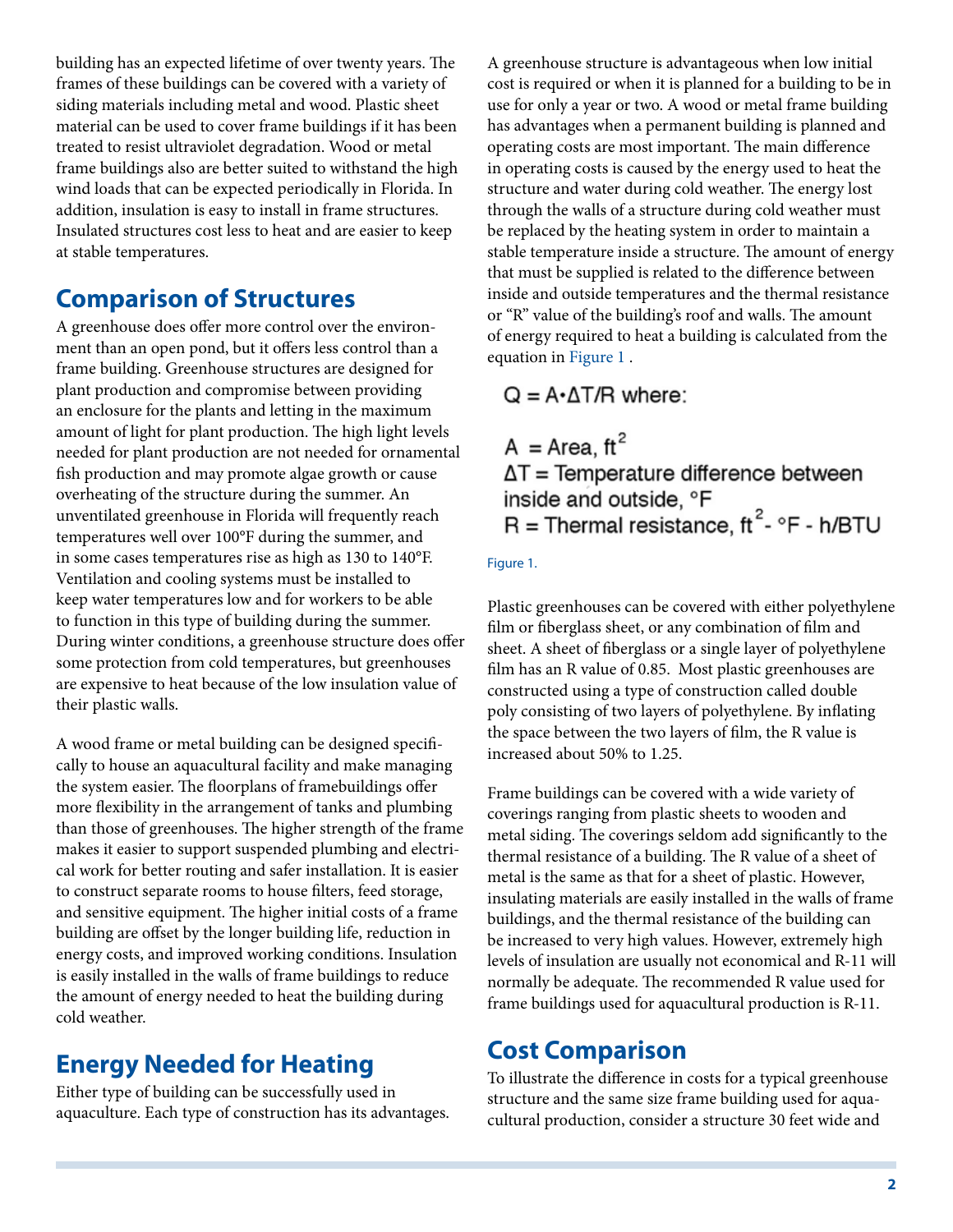100 feet long with an eave height of 10 feet. Assuming that the same number of tanks and the same operating equipment are located in both structures, the differences in costs will be in the initial costs, maintenance costs, depreciation, and energy costs.

The estimated initial cost of the 3,000 square foot greenhouse structure at \$1 a square foot is \$3000. The estimated initial cost of an uninsulated frame buildinginsulated with R-11 insulation at \$5 per square foot is \$15,000. About \$2,500 of the cost of the frame building is spent on purchase and installation of the R-11 insulation. Note that both these estimates are for the building only and do not include foundation and flooring or any of the production equipment. Both buildings have the same total surface area of about 5,800 square feet and are assumed to be located with the same orientation to the sun and in the same general area away from any nearby buildings.

The amount of energy used to heat a building depends on the desired inside temperature, the surface area of the building, the thermal resistance of the material covering the building and the outside weather conditions. Typical aquacultural systems operate at temperatures in the range of 75°F to 80°F. The following comparisons are between a plastic greenhouse structure covered with a single layer of polyethylene film  $(R = 0.85)$ , a plastic greenhouse structure covered with two inflated layers of polyethylene film  $(R =$ 1.25) and a frame building covered with metal siding and metal roofing material with the walls and ceiling insulated with R-11 insulation ( $R = 11$ ). The weather conditions assumed are for central and south Florida. Hourly average temperatures were extracted from 11 years of records for 1980 to 1990 from this area of Florida. The total number of degree-hours below 75°F and 80°F was calculated from the set of hourly average temperatures and, for an average one year period, was 54,000 and 82,000, respectively. The energy use for a building during a year is calculated using the estimate of the total degree-hours for one year with [Equation 1,](IMAGE_AA_AA212F1) the building surface area and the R value for the building material. The results of this calculation for the three building types and inside temperatures of 75°F and 80°F are shown in [Table 1.](TABLE_1_DOCUMENT_AA212)

Energy used to heat a structure is usually provided by the combustion of some fuel on site, but energy can be provided by electricity or in some cases alternative energy sources such as solar or geothermal can be used. The main factor used to compare different types of fuel is usually the cost of the fuel per unit of energy delivered. [Table 2](TABLE_2_DOCUMENT_AA212) shows the energy content of several common fuels. The cost of heating a structure depends on the fuel's energy content

and on the cost of the fuel. [Table 3 c](TABLE_3_DOCUMENT_AA212)ompares the number of BTUs that a dollar will buy for electricity, propane and #2 fuel oil. The values for propane and #2 fuel oil account for a 70% combustion efficiency when used for heating.

#### Table 1. Annual Energy Use

| <b>Building Type</b>                                                           | Thermal<br>Resistance, R<br>$(ft$ - $°F$ -h/BTU) | Annual<br><b>Energy Use</b><br>for Heating<br>for 75°F Inside<br>Temperature | Annual Energy<br>Use for Heating<br>for 80°F Inside<br>Temperature |
|--------------------------------------------------------------------------------|--------------------------------------------------|------------------------------------------------------------------------------|--------------------------------------------------------------------|
| Greenhouse<br>Covered with<br>One Layer of<br><b>Plastic Film</b>              | 0.85                                             | 388,000,000                                                                  | 560,000,000                                                        |
| Greenhouse<br>Covered with<br>Two Inflated<br>Layers of<br><b>Plastic Film</b> | 1.25                                             | 251,000,000                                                                  | 380,000,000                                                        |
| Insulated<br>Frame<br>Building                                                 | 11.00                                            | 28,000,000                                                                   | 43,000,000                                                         |

#### Table 2. Energy Contents of Electricity and Common Fossil Fuels

| Fuel        | <b>Energy Content</b> |
|-------------|-----------------------|
| Propane     | 85,000 BTU/gal        |
| #2 Fuel Oil | 141,000 BTU/gal       |
| Electricity | 3,413 BTU/kwh         |
| Natural Gas | 100,000 BTU/therm     |

#### Table 3. Fuel and Electricity Energy Costs

| Electricity    | Propane                     | #2 Fuel Oil    | Natural Gas      |  |
|----------------|-----------------------------|----------------|------------------|--|
| 34,100 BTU/\$  | 47,600 BTU/\$ 98,700 BTU/\$ |                | 133,300 BTU/\$   |  |
| \$0.10/<br>kwh | \$1.25/<br>qal              | \$1.00/<br>gal | \$0.75/<br>therm |  |

Annual costs for heating each of the three building types are shown in [Table 4](TABLE_4_DOCUMENT_AA212), based on the energy cost of \$1.25 per gallon for propane. The cost of fuel varies with fuel type and with time. Fossil fuels typically range in cost from less than \$1 per gallon for fuel oils to greater than \$1 per gallon for propane and gasoline. The most expensive source of energy for heating is electricity.

The results shown in [Table 4](TABLE_4_DOCUMENT_AA212) depend on the values assumed in all the previous calculations and on weather conditions in future years. However, if the higher initial cost of a frame building can be afforded, the savings in energy consumption can result in significant savings over the lifetime of a structure housing a closed recycling aquaculture system.